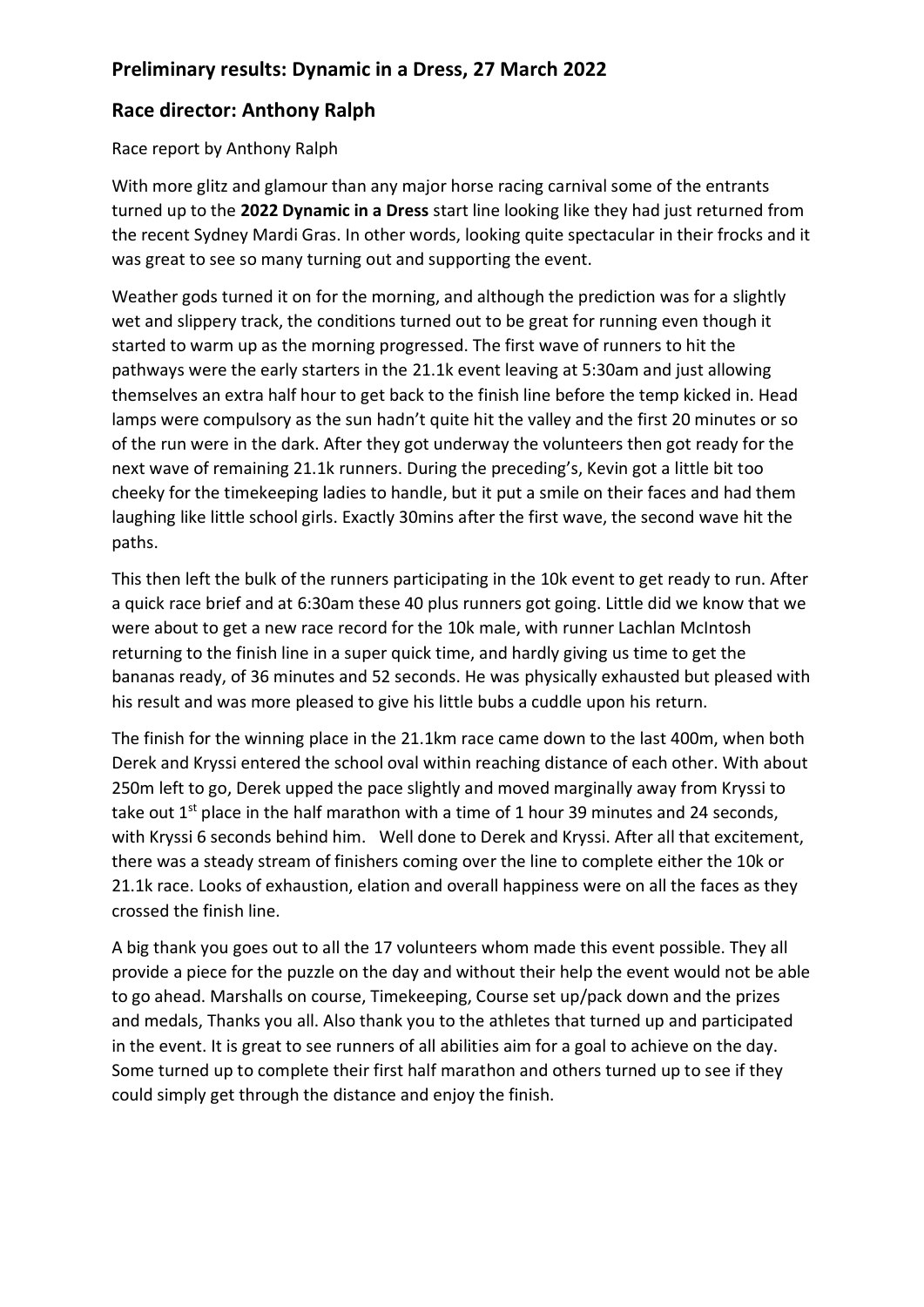### **Volunteers:**

| Timekeeper                    | Leigh         | Howser          |
|-------------------------------|---------------|-----------------|
| Tags                          | Marnie        | Carrison        |
| Scanning                      | Catherine     | Coller          |
| Scanning                      | Rowan         | Wilson          |
| Medals and roses              | Junior Wilson |                 |
| Medals and roses              | Bec           |                 |
| Winners/prize-giving          | Kalyra        | Thompson        |
| Manual recording of tags/bibs | Tricia        | Gadsden         |
| Manual recording of tags/bibs | Kate          | Montgomery      |
| Results (after the race)      | Wayne         | Harisson        |
| Bananas - confirmed           | Liz           | Rogerson        |
| <b>MARSHALS</b>               |               |                 |
| Glenoma                       | Steve         | <b>Bartlett</b> |
| Footpath into Goomboora       | Alan          | Dugan           |
| <b>The Rocks</b>              | <b>Steve</b>  | Comport         |
| Goomboora                     | Peter         | WALLACE         |
| Redlynch turnaround           | Tobias        | Schnell         |
| Roving                        | Larry         | Lawson          |

| <b>Dynamic in a Dress RECORDS</b>                            |
|--------------------------------------------------------------|
| 21.1km Male 1:25:47 (2020, Race 3, Jeff Herbert)             |
| 21.1km Female 1:33:33 (2019, Akane Goode)                    |
| 10km Male 36:52 (2022 Lachlan McIntosh)                      |
| 10km Female 43:05 (2021, Race 3, 17 October Janine Woodside) |
| 10km Male U18 48:23 (2021, Race 3, Archie Evans)             |
| 10km Female U18 51:27 (2017, Bec Smith)                      |

#### **21.1k Podium**

| <b>Category Male</b>   | Overall        | Bib# | <b>Name</b>  | Last name     | <b>Finish time</b> |
|------------------------|----------------|------|--------------|---------------|--------------------|
|                        |                | 37   | Derek        | Mcdonagh      | 1:39:24            |
|                        |                | 16   | <b>Brent</b> | Gargan        | 1:40:04            |
|                        |                | 23   | Kevin        | Durose        | 1:50:30            |
| <b>Category Female</b> | <b>Overall</b> | Bib# | <b>Name</b>  | Last name     | <b>Finish time</b> |
|                        |                | 36   | Kryssi       | O'Hare Siplon | 1:39:31            |
|                        |                | 27   | Helen        | Durand        | 1:42:22            |
|                        | 8              | 24   | Juanita      | <b>Barter</b> | 1:52:59            |

**10k Podium**

| <b>Category Male</b>   | <b>Overall</b> | Bib# | <b>Name</b> | Last name     | <b>Finish time</b> |
|------------------------|----------------|------|-------------|---------------|--------------------|
|                        |                | 1035 | Lachlan     | McIntosh      | 36:52 New          |
|                        |                |      |             |               | course record      |
|                        |                | 1044 | Garry       | Craven        | 50:46              |
|                        | 9              | 1018 | David       | <b>OBrien</b> | 54:32              |
| <b>Category Female</b> | Overall        | Bib# | <b>Name</b> | Last name     | <b>Finish time</b> |
|                        |                | 1025 | Kim         | Adams         | 49:29              |
|                        | 4              | 1034 | Claire      | McIntosh      | 51:19              |
|                        |                | 1015 | Hariana     | Woodward      | 52:22              |

**Juniors Podium**

| <b>Category Junior</b> | Overall | Bib# | <b>Name</b> | Last name | <b>Finish time</b> |
|------------------------|---------|------|-------------|-----------|--------------------|
|                        | ີ<br>zz | 1023 | Archie      | Evans     | 58:01              |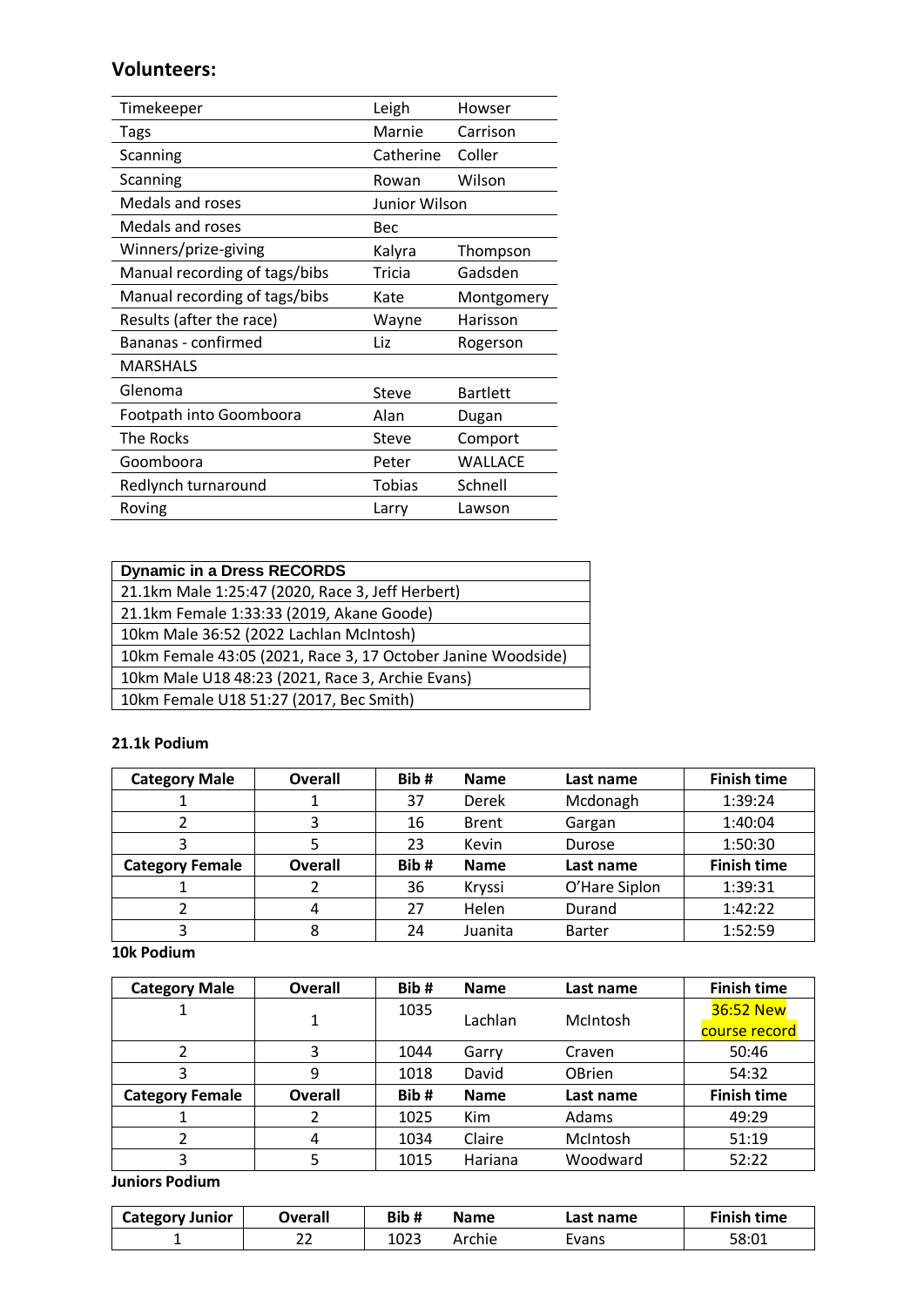#### **Overall finish position Bib # Name Last name Finish killed Finish Age category | Age category**<br> **time Age category** | **Age category placing** 1 37 Derek Mcdonagh | 1:39:24 | M 50-59 | 1 2 36 Kryssi O'Hare Siplon | 1:39:31 | F40-49 | 1 3 | 16 Brent Gargan | 1:40:04 | M 40-49 | 1 4 | 27 Helen Durand | 1:42:22 | F30-39 | 1 5 | 23 Kevin Durose | 1:50:30 | M 40-49 | 2 6 | 25 Darryl Wilkinson | 1:51:10 | M 50-59 | 2 7 8 Andy Brench 1:51:52 M 50-59 3 8 | 24 Juanita Barter | 1:52:59 | F 50-59 | 1 9 33 Reece Bousfield 1:53:32 M 18-29 1 10 5 Kylie Whitley 1:54:24 F 40-49 2 11 | 13 Gavin Wild | 1:56:08 | M 30-39 | 1 12 | 31 Louise Forbes | 2:07:09 | F60-69 | 1 13 | 35 Clare Vant | 2:08:16 | F 30-39 | 2 14 34 Sheryl Webby 2:08:53 F 60-69 2 15 | 11 Christine Twidale | 2:09:30 | F40-49 | 3 16 | 20 Anne Bartlett | 2:13:31 | F 50-59 | 2 17 | 7 Baz Gadhvi | 2:13:53 | M 50-59 | 4 18 32 Clare Hopper 2:14:07 F 50-59 3 19 | 19 Heidi Sweeting | 2:16:41 | F40-49 | 4 20 | 14 Irene Williams | 2:16:56 | F 50-59 | 4 21 18 Mel Veivers 2:22:01 F 40-49 5 22 30 Belinda Hampton 2:22:16 F 40-49 6 23 | 29 Cathy Campbell | 2:29:52 | F 50-59 | 5 24 | 4 Lorraine Lawson | 2:30:08 | F 50-59 | 6 25 | 1 Colleen Harisson | 2:31:35 | F60-69 | 3 26 | 15 Morag Goodinson | 2:32:36 | F 50-59 | 7 27 | 38 Sharon Waller | 2:35:54 | F 50-59 | 8 28 26 Neil Harrison 2:39:07 M 40-49 3 29 10 Paula Rand 2:40:03 F 50-59 9 30 | 6 Lorraine Armstrong | 2:41:13 | F 50-59 | 10 31 12 Marsha Sparke 2:48:07 F 50-59 11 32 17 Veerendra Sinha 2:48:40 M 50-59 5 33 28 Lyn Haltiner 2:49:00 F 60-69 4 34 22 Nadia Mead 2:51:57 F 50-59 12 35 | 21 Elizabeth Rogerson | 2:54:19 | F 50-59 | 13 36 | 3 Rhonda Zeylmans | 2:54:54 | F 50-59 | 14 37 | 2 Leith Wallace | 2:55:12 | F60-69 | 5 Gemma Hale DNS

# **Full Results: Half marathon**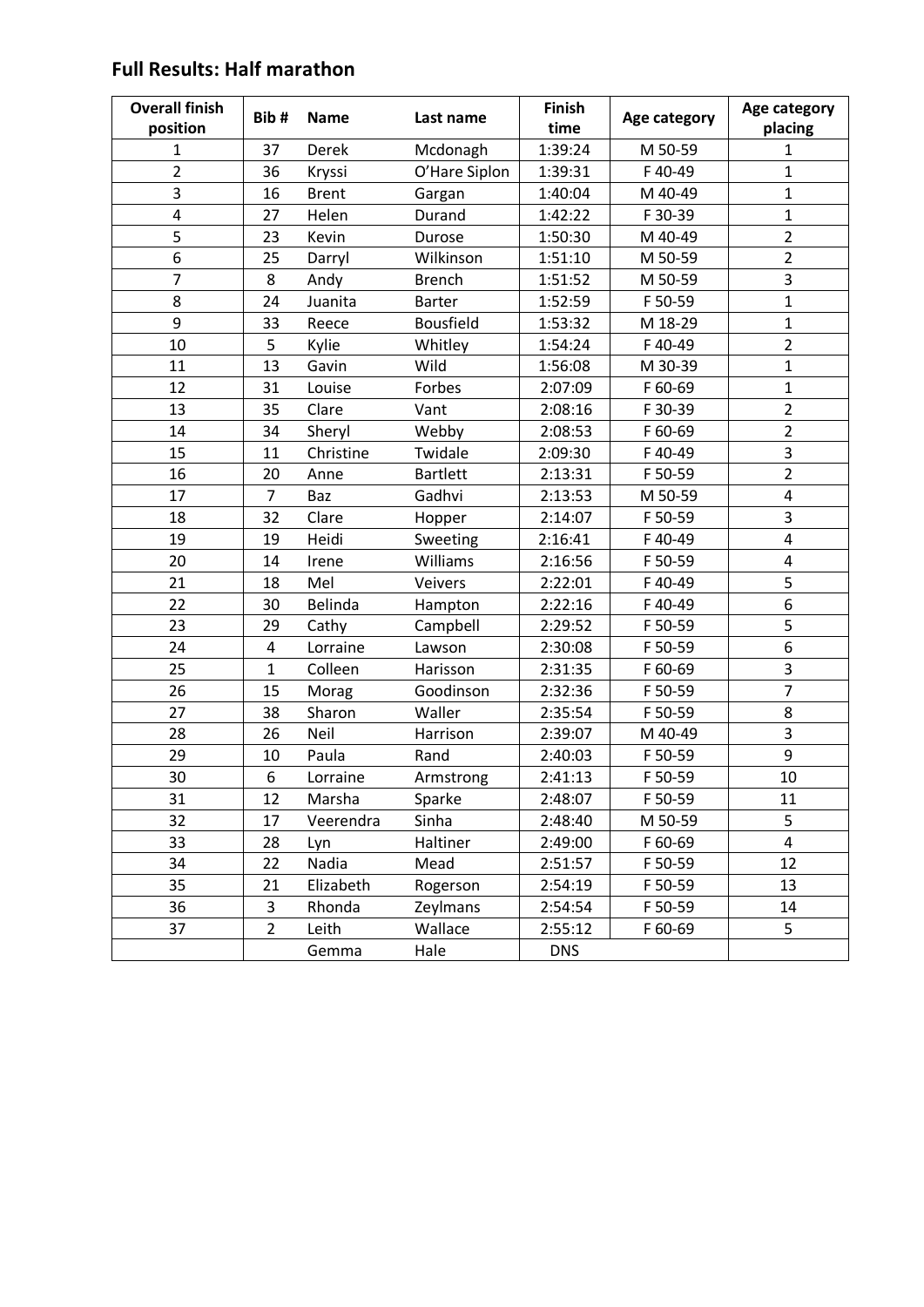# **10km**

| <b>Overall finish</b>   | Bib# | <b>Name</b>  | Last name        | <b>Finish time</b>     | Age      | Age category            |
|-------------------------|------|--------------|------------------|------------------------|----------|-------------------------|
| position                |      |              |                  |                        | category | placing                 |
| $\mathbf{1}$            | 1035 | Lachlan      | McIntosh         | 36:52 Course<br>record | M 30-39  | $\mathbf{1}$            |
| $\overline{2}$          | 1025 | Kim          | Adams            | 49:29                  | F 50-59  | $\mathbf{1}$            |
| 3                       | 1044 | Garry        | Craven           | 50:46                  | M 60-69  | $\mathbf{1}$            |
| $\overline{\mathbf{4}}$ | 1034 | Claire       | McIntosh         | 51:19                  | F 30-39  | $\mathbf{1}$            |
| 5                       | 1015 | Hariana      | Woodward         | 52:22                  | F40-49   | $\mathbf{1}$            |
| 6                       | 1013 | Lynette      | Heweston         | 52:43                  | F 18-29  | $\mathbf{1}$            |
| $\overline{7}$          | 1022 | Claire       | <b>McGuire</b>   | 53:11                  | F 50-59  | $\overline{2}$          |
| 8                       | 1042 | Mary Anne    | <b>ELKINGTON</b> | 53:47                  | F 50-59  | $\overline{\mathbf{3}}$ |
| 9                       | 1018 | David        | OBrien           | 54:32                  | M 60-69  | $\overline{2}$          |
| 10                      | 1024 | Debbie       | <b>Burgess</b>   | 54:49                  | F 60-69  | $\mathbf{1}$            |
| 11                      | 1041 | <b>Tess</b>  | Glass            | 54:57                  | F 30-39  | $\overline{2}$          |
| 12                      | 1031 | Olivia       | Hamer            | 55:21                  | F 30-39  | $\overline{\mathbf{3}}$ |
| 13                      | 1016 | Jo           | Easterbrook      | 55:59                  | F40-49   | $\overline{2}$          |
| 14                      | 1039 | Kath         | Plohl            | 56:18                  | F 50-59  | $\overline{\mathbf{4}}$ |
| 15                      | 1032 | Gabrielle    | Comerford        | 56:24                  | F 50-59  | 5                       |
| 16                      | 1033 | Liz          | Mair             | 56:35                  | F 30-39  | $\pmb{4}$               |
| 17                      | 1005 | Sonia        | Cridland         | 57:00                  | F40-49   | 3                       |
| 18                      | 1036 | Annemarie    | <b>Boss</b>      | 57:38                  | F40-49   | $\pmb{4}$               |
| 19                      | 1006 | Josephine    | Duncan           | 57:45                  | F 60-69  | $\overline{2}$          |
| 20                      | 1009 | Timothy      | Dwyer            | 57:46                  | M 60-69  | 3                       |
| 21                      | 1038 | Caroline     | Deen             | 57:53                  | F 18-29  | $\overline{2}$          |
| 22                      | 1023 | Archie       | Evans            | 58:01                  | M 12-15  | $\mathbf{1}$            |
| 23                      | 1029 | Tracey       | Connolly         | 58:48                  | F40-49   | 5                       |
| 24                      | 1002 | Jo           | <b>Brench</b>    | 58:57                  | F40-49   | $\boldsymbol{6}$        |
| 25                      | 1008 | Claire       | Bossingham       | 59:04                  | F40-49   | $\overline{7}$          |
| 26                      | 1019 | Tracie       | <b>Bizant</b>    | 1:00:38                | F 50-59  | 6                       |
| 27                      | 1001 | Lynda        | Ackroyd          | 1:01:22                | F40-49   | $\bf 8$                 |
| 28                      | 1040 | Renee        | Scott            | 1:01:23                | F 30-39  | 5                       |
| 29                      | 1012 | Josie        | O'Shea           | 1:01:55                | F 50-59  | $\overline{7}$          |
| 30                      | 1026 | Susan        | Anderson         | 1:02:30                | F40-49   | 9                       |
| 31                      | 1027 | <b>Tracy</b> | Mortimer         | 1:04:10                | F 50-59  | 8                       |
| 32                      | 1010 | Julie        | Jeanes           | 1:04:43                | F 50-59  | 9                       |
| 33                      | 1037 | Debbie       | Thompson         | 1:05:04                | F40-49   | 10                      |
| 34                      | 1028 | Vanessa      | Allen            | 1:05:54                | F40-49   | 11                      |
| 35                      | 1007 | Lynda        | Marshall         | 1:07:03                | F40-49   | 12                      |
| 36                      | 1043 | Edita        | Kludsky          | 1:07:38                | F 50-59  | 10                      |
| 37                      | 1003 | Kate         | Montgomery       | 1:10:28                | F40-49   | 13                      |
| 38                      | 1017 | Abigail      | Lower            | 1:13:15                | F 18-29  | 3                       |
| 39                      | 1030 | Leigh        | Gargan           | 1:13:29                | F40-49   | 14                      |
| 40                      | 1011 | Suri         | Moore            | 1:13:47                | F 50-59  | 11                      |
| 41                      | 1020 | Ricky        | Fazldeen         | 1:16:21                | F 60-69  | 3                       |
| 42                      | 1021 | Louise       | Bernstein        | 1:20:40                | F 50-59  | 12                      |
| 43                      | 1004 | Corrine      | Wallace          | 1:24:37                | F40-49   | 15                      |